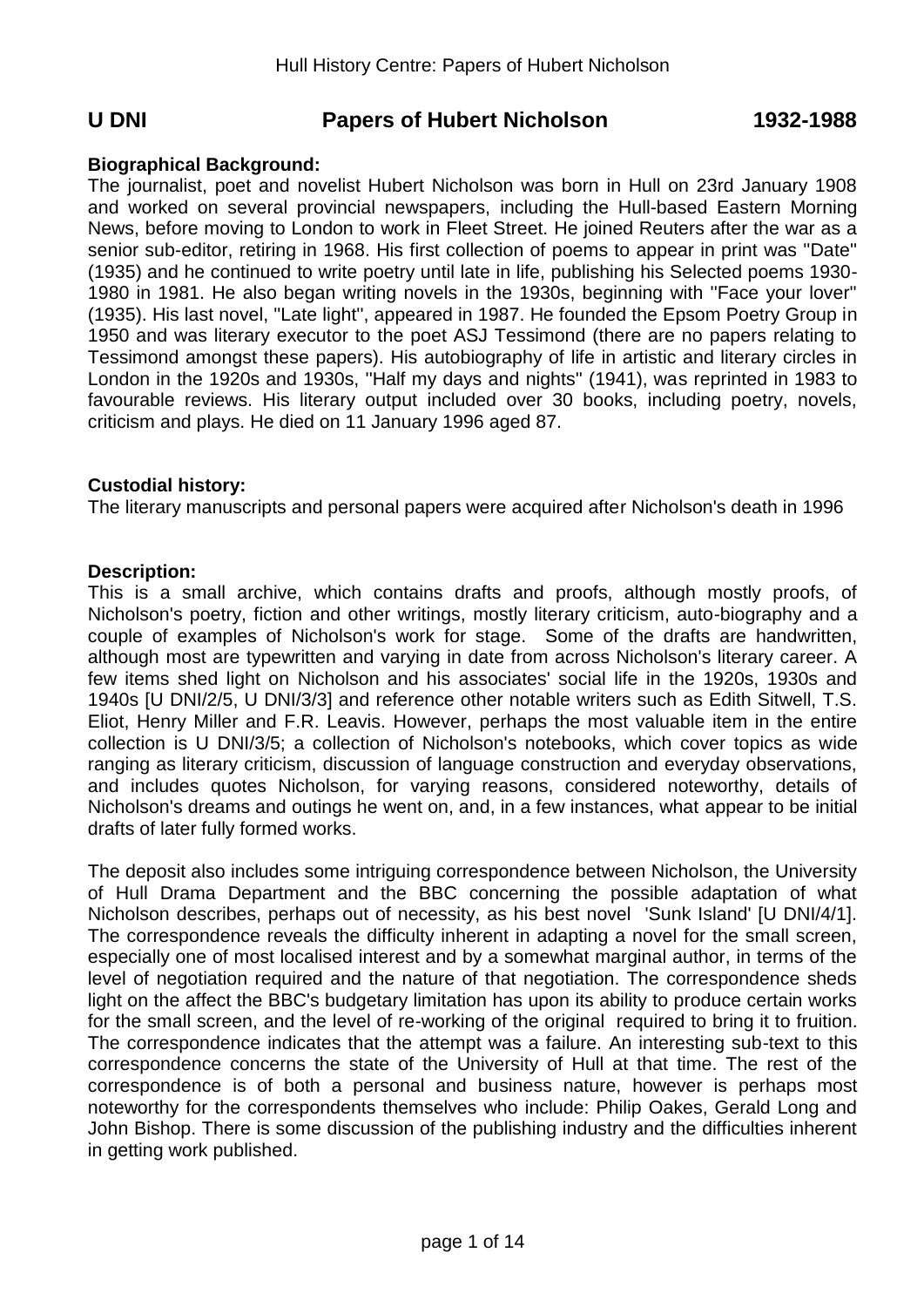However, the bulk of this collection is taken up by published works. The poetry appears in both periodicals and published collections. There is evidence in U DNI/5/1/24 of Nicholson's ability to impersonate the works of other well-known poets in ironic or humorous ways. Perhaps the most noteworthy item is U DNI/5/1/31; a limited and signed edition of one of Nicholson's few attempts at lengthier verse, 'Monody'. The works of fiction are again represented by both periodicals and published works. Included is an oddity in the form of a Dutch translation of 'Sunk Island' as published by Pax (U DNI/5/2/11) The other writing includes both editions of his acclaimed autobiography relating to the 1920s and 1930s, 'Half My Days and Nights', of which the accounts [U DNI/2/5, U DNI/3/3] make a useful accompaniment, however perhaps the most interesting item is the file containing the documents concerning an interview article Nicholson conducted with T.S. Eliot, who is revealed, by Eliot's own admission, to be mellowing in later life, at least when compared with the man who wrote the vitriolic 'The Waste Land'.

Finally, the collection also contains a fairly comprehensive collection of reviews written about Nicholson's work, both fictional and poetic, and a noteworthy curiosity, which details a meeting of the Languard Literary Review, a group of amateur writings, at which Nicholson was a visiting lecturer.

#### **Arrangement:**

- U DNI/1 Drafts and working papers: poetry, 1932-1985
- U DNI/2 Drafts and working papers: fiction, 1944-1971
- U DNI/3 Drafts and working papers: other writing, 1947-[1986]
- U DNI/4 Correspondence, 1958-1988
- U DNI/5 Published works, 1932-1988
- U DNI/6 Press cuttings and reviews about Hubert Nicholson's work, 1954-1956
- U DNI/7 Miscellaneous, 1948-[1985]

**Extent:** 77 files

#### **Related material:**

A small set of typescript poems, letters to Barbara Elsdale and obituaries are also held [U DP/205].

#### **Access conditions:**

Access will be granted to any accredited reader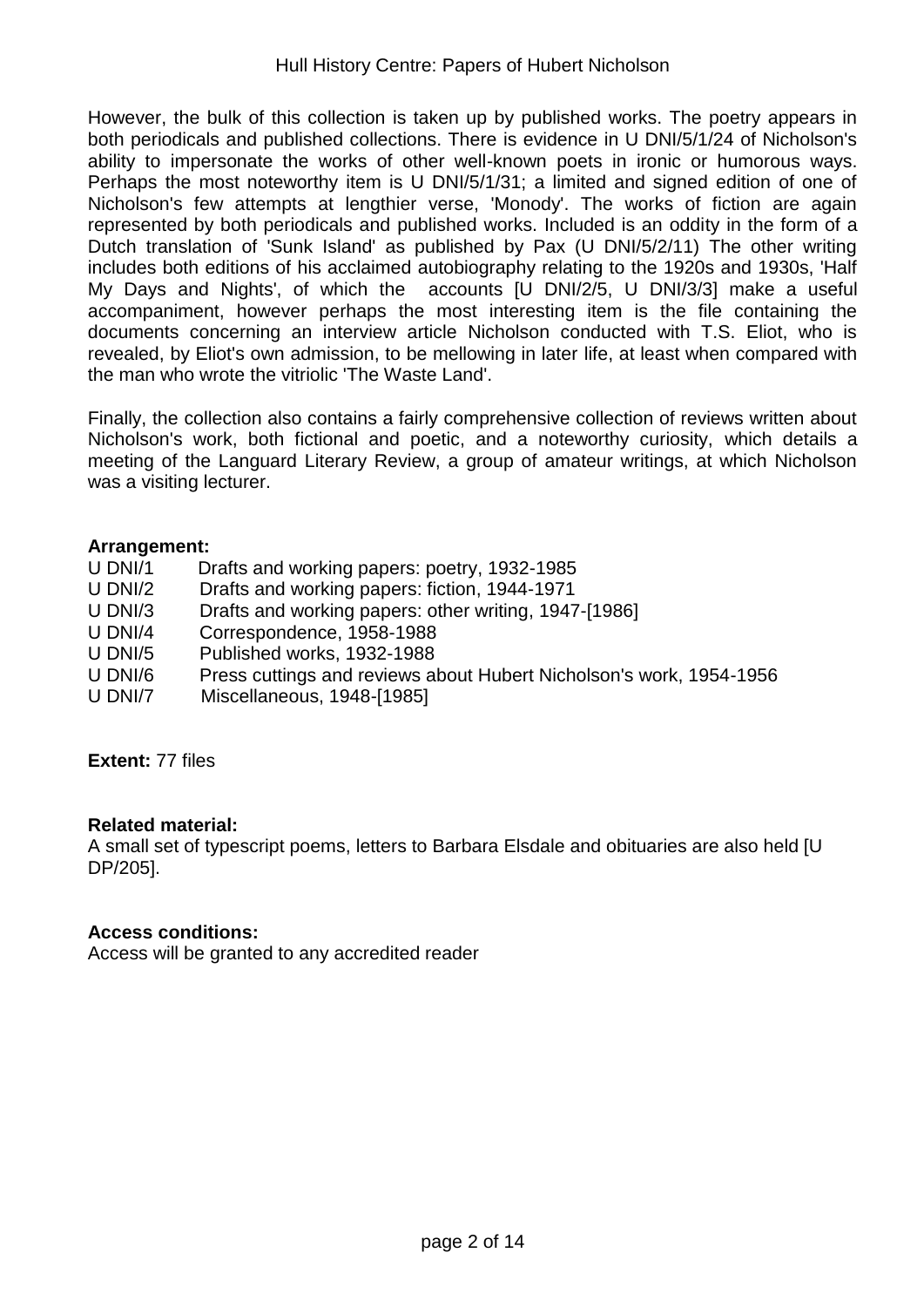| U DNI/1     | Drafts and working papers: poetry<br>This series contains 1 file of mostly typed, but some<br>handwritten, drafts of Nicholson's poetry, and a few<br>copies of manually published works removed from<br>their source.<br>1 file                                                                                                                                                                                                                                                                                                                                            | 1932-1985 |
|-------------|-----------------------------------------------------------------------------------------------------------------------------------------------------------------------------------------------------------------------------------------------------------------------------------------------------------------------------------------------------------------------------------------------------------------------------------------------------------------------------------------------------------------------------------------------------------------------------|-----------|
| $U$ DNI/1/1 | Assorted drafts of poetry<br>Contains drafts, both typed and handwritten, most of which<br>are stained, of Hubert Nicholson's poetry. The earliest dated<br>handwritten draft is from 31 December 1932, whilist the<br>typewritten drafts seem to date from both 1960s and 1970s.<br>Also contains copies of the following published poems: 'Eve in<br>Venice' published in the PEN's Autumn 1985 edition, 'Back<br>End' published in Country Life, December 29 1983 on page<br>1889 and 'A Chiswick Garden' published in Country Life, July<br>7th 1983 on pg 5.<br>1 file | 1932-1985 |
| U DNI/2     | Drafts and working papers: fiction<br>This series contains 4 annotated proof copies of<br>Nicholson's fiction, and 1 file of mostly typewritten drafts<br>of Nicholson's fiction.<br>5 files                                                                                                                                                                                                                                                                                                                                                                                | 1944-1971 |
| $U$ DNI/2/1 | Proof copy of Hubert Nicholson's 'Here Where the World is<br>Quiet' as published by Heinemann<br>With annotations<br>1 file                                                                                                                                                                                                                                                                                                                                                                                                                                                 | 1944      |
| U DNI/2/2   | Proof copy of Hubert Nicholson's 'Little Heyday'<br>With annotations<br>1 file                                                                                                                                                                                                                                                                                                                                                                                                                                                                                              | 1953      |
| U DNI/2/3   | Proof of Hubert Nicholson's 'Sunk Island' as published by<br>Heinemann<br>With annotations<br>1 file                                                                                                                                                                                                                                                                                                                                                                                                                                                                        | 1956      |
| U DNI/2/4   | Unbound copy of Hubert Nicholson's 'Dead Man's Life' as<br>published by Heinemann<br>With annotations<br>1 file                                                                                                                                                                                                                                                                                                                                                                                                                                                             | 1971      |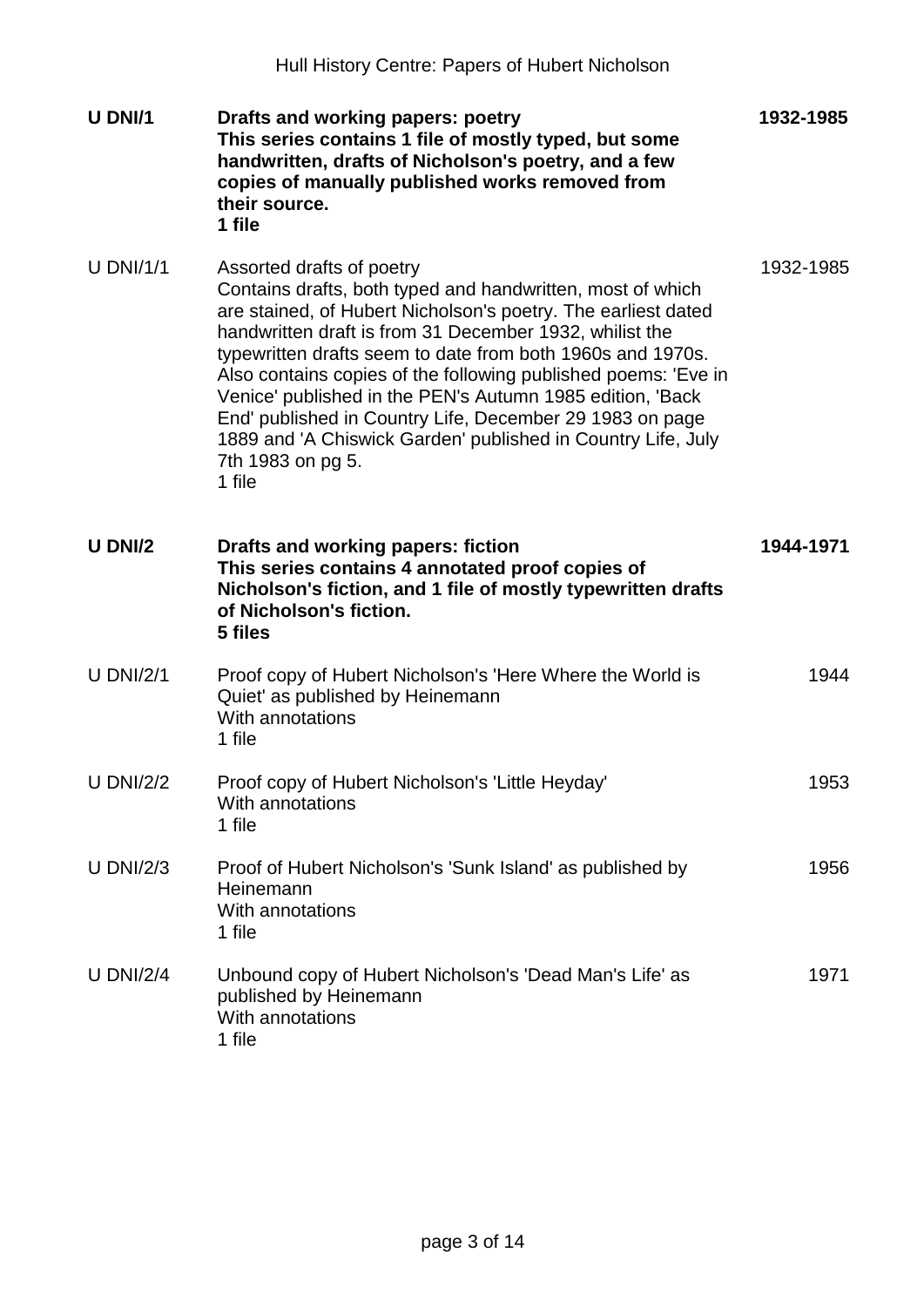| <b>U DNI/2/5</b> | Drafts of Hubert Nicholson's fiction and writings concerning<br><b>Edith Sitwell and Henry Miller</b><br>Draft copies of Hubert Nicholson's 'Doctor's Lad', 'Most Kind',<br>'Clarry Learning', 'How It Looked From Fo'c'sle', 'A Visit to<br>Uncle Cliff', 'An Exercise in Charm', 'Old Haunt', 'The Lesson',<br>'Grandad's War: A Hull Redcoat Soldier', 'The Shelter',<br>'Suitable Arrangements', 'The Tales Tiddy Told', 'The Name-<br>Plate Man'. Also drafts of articles concerning meetings with<br>Edith Sitwell and Henry Miller and a musing on the identity of<br>the Mr. W.H. of Shakespeare's Sonnets and a reflective piece<br>titled 'A Night-Out in the Thirties'.<br>1 file | 1948-1978       |
|------------------|----------------------------------------------------------------------------------------------------------------------------------------------------------------------------------------------------------------------------------------------------------------------------------------------------------------------------------------------------------------------------------------------------------------------------------------------------------------------------------------------------------------------------------------------------------------------------------------------------------------------------------------------------------------------------------------------|-----------------|
| U DNI/3          | Drafts and working papers: other writing<br>This series includes 1 file containing 4 of Nicholson's all-<br>encompassing notebooks, which are perhaps the most<br>noteworthy items in the entire collection. Also, includes 3<br>proofs of Nicholson's auto-biographical writing and<br>literary criticism, and various additional writings<br>including Nicholson's 1 proof of his one-act play, 'Port<br>and a Pistol', and an aborted play, 'The Letter Writers',<br>and other assorted writings most of which concern his<br>social encounters, which are included in 2 files.<br>7 items                                                                                                | 1947-[1986]     |
| <b>U DNI/3/1</b> | Proof copy of Hubert Nicholson's 'A Voyage to Wonderland<br>and Other Essays'<br>1 item                                                                                                                                                                                                                                                                                                                                                                                                                                                                                                                                                                                                      | 1947            |
| <b>U DNI/3/2</b> | Proof copy of Hubert Nicholson's 'A Voyage to Wonderland<br>and Other Essays'.<br>With annotations<br>1 file                                                                                                                                                                                                                                                                                                                                                                                                                                                                                                                                                                                 | 1947            |
| <b>U DNI/3/3</b> | <b>Assorted writings</b><br>An assortment of documentation including a piece called<br>'Dylan Thomas and the Romantics', a contribution to 'My<br>County's Best' titled 'Holderness', a note on skiffle groups, a<br>recount of the night that Nicholson asked Empson for<br>permission to detail in 3/6, a review of F.R. Leavis at the ICA<br>(Institute of Contemporary Arts), notes for a piece on books<br>and real life, an article concerning a poetry reading in the<br>presence of T.S Eliot, an account of a night at the Magic<br>Theatre with James Baldwin, correspondence concerning the<br>book, 'The Triumph of Tchaikovsky'.<br>1 file                                      | $[1952 - 1961]$ |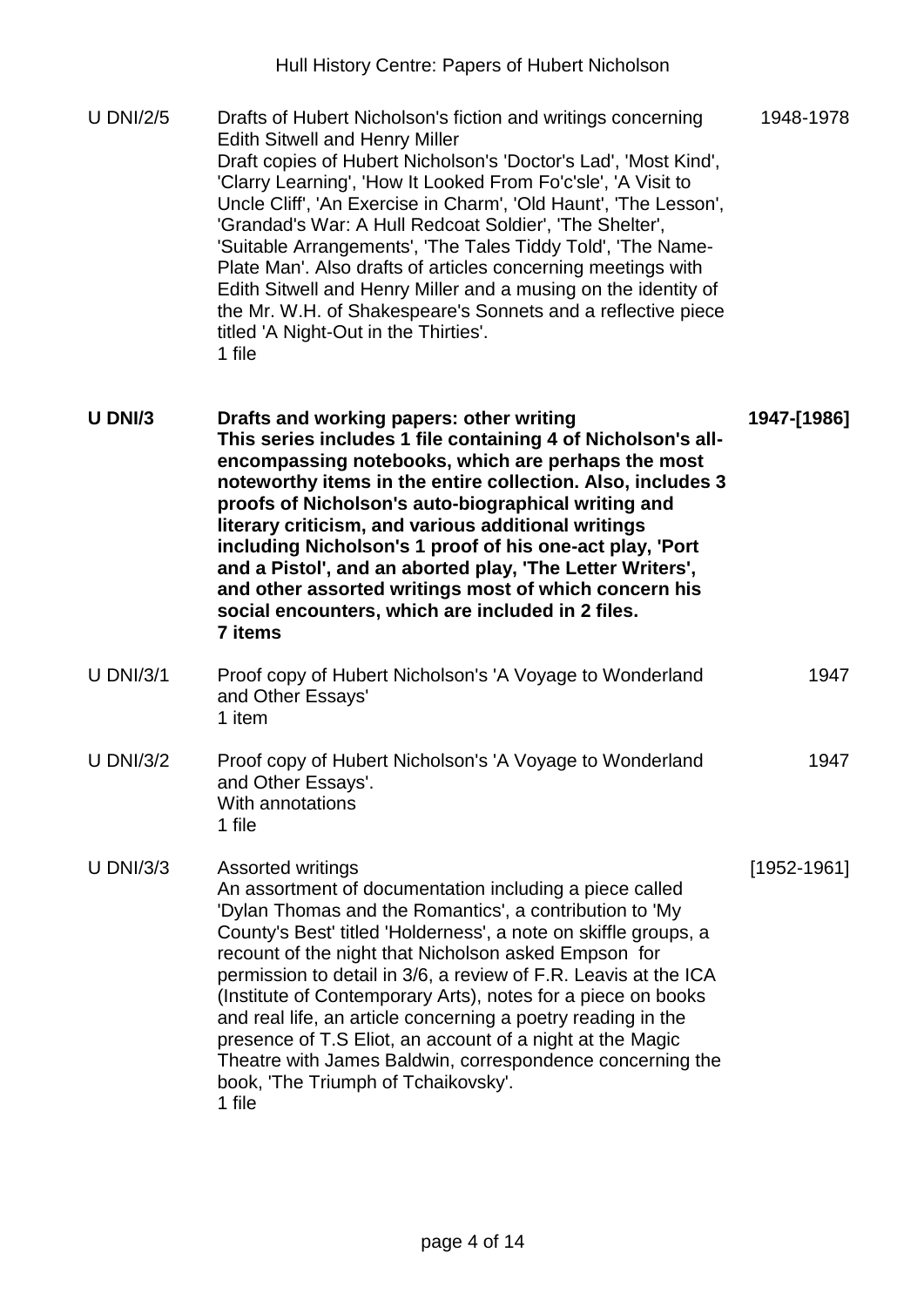U DNI/3/4 Proof copy of 'The Second Book of One-Act Plays' Contains Hubert Nicholson's 'Port and a Pistol' as published by Heinemann 1 file

## U DNI/3/5 Notebooks

1969-[1986]

1954

Four notebooks of literary, personal and observational musings, and is perhaps the most intellectually valuable item in the collection. The first notebook, if they were to be ordered chronologically, is the small cream notebook with floral pattern on the front, which dates from 1969 to 1970. It is perhaps the most general of the notebooks, even containing such ordinary details as train times, however it does contain many quotes and quips. The quotes included are often of a literary ilk, and reference such notable writers as Oscar Wilde. The text is in places very small and the text difficult to read. Next is the small brown flip notebook, whose entries date from between 1970 and 1971, which appears to be of a more personal nature containing as it does details of dreams and outings, and numerous quotes from H.N., or [Hilary Nicholson]. The notebook however does contain lines from later published works such as 'Dead Man's Life', and musing of language construction. Thirdly, is the small yellow notebook which has 'NOTES' adorned on the front of it in black ink and dates from between June 1971 and December 1972, as the writing on the front cover indicates. This notebook is more clearly dated than the others and contains more drafts of poetry than the previous two, and contains many wide ranging cultural and literary references. Notable figures referenced included John Keats, J.S. Bach and Vladimir Nabokov. The final notebook is the medium sized blue notebook which has faded brown-green on front and is affixed with a sticker stating ''Commonplace book 1973-''. As with the third notebook, it is fairly judiciously dated with most of the writings dating from between 1973 and 1979, although the notebook does contain entries from as late as 1986, and perhaps later. The content is consistent with the previous three notebooks containing as it does quips, quotes and literary references to W.B. Yeats, Samuel Coleridge, Mark Twain and Virginia Woolf amongst others. It is worth noting a lot of the quotes are uncredited, so it is unclear at times whether the quotes are Nicholson's own or those of a third party, quite as the literary quotes are. This is true for the other three notebooks also.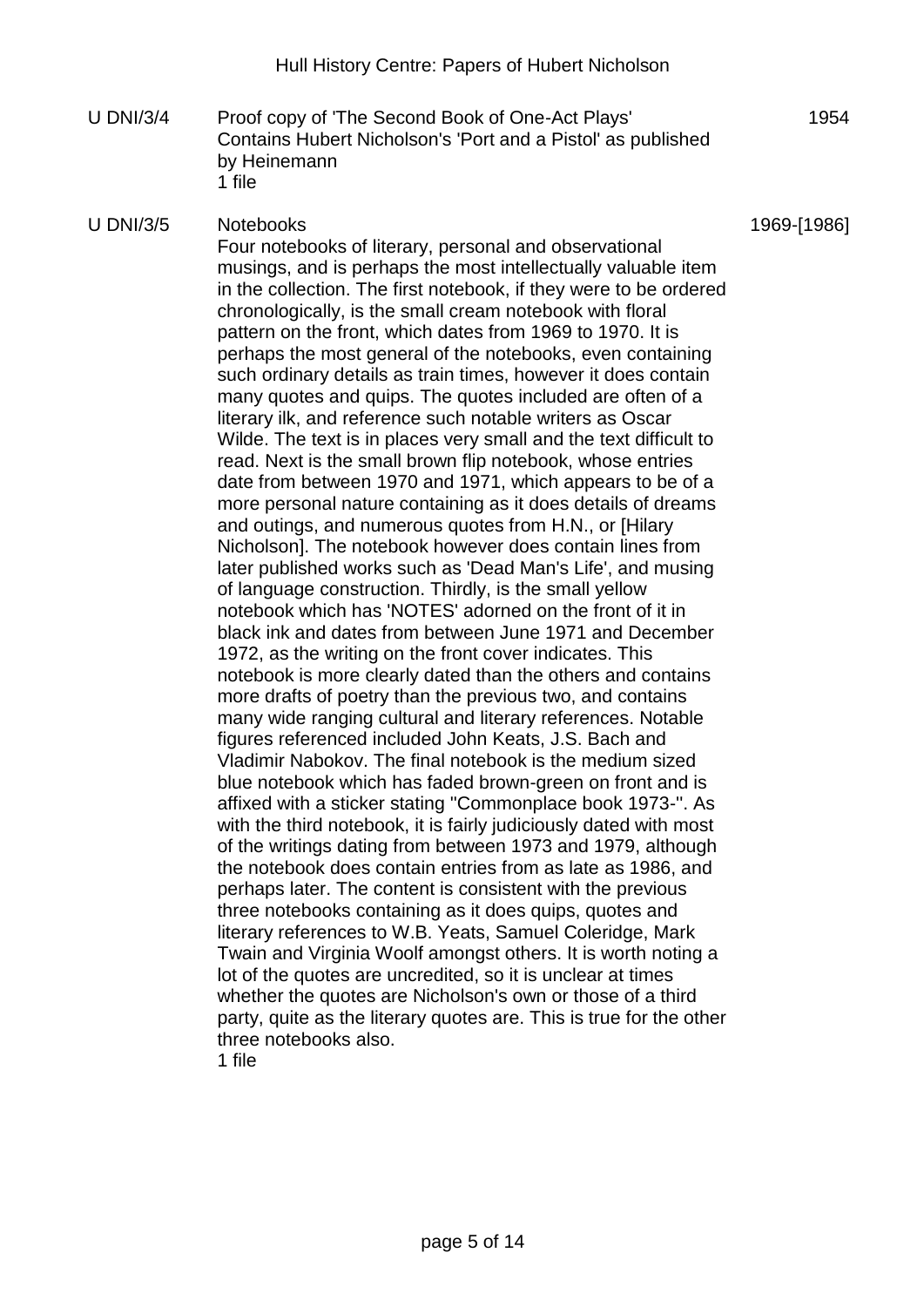U DNI/3/6 Hubert Nicholson's drafts of [Half My Days and Half My Nights?1 Draft copies of Hubert Nicholson's [Half My Days and Nights?] And a letter to Professor Empson asking for permission to detail the events of a night they had spent with friends. 1 file [1977] U DNI/3/7 Assorted writings Mostly handwritten documents of varying legibility, however does also contain typewritten documents on the existence of spirits and ideas for a 'tragi-comedy' titled 'The Letter Writers'. 1 file [1940-1985] **U DNI/4 Correspondence This series contains Nicholson's correspondence to the University of Hull, the BBC and other notable personnel including employees of the Sunday Times, Reuters and publishing organisations. 2 files 1958-1988** U DNI/4/1 Hubert Nicholson's 'Sunk Island' BBC adaptation papers, 1982-4 Correspondence between the University of Hull Drama Department and Hubert Nicholson and the BBC concerning the possible (but ultimately unsuccessful) BBC Television adaptation of Hubert Nicholson's novel 'Sunk Island'. Also, what appears to be notes from around the time of the writing of the novel, a newspaper clipping detailing the opening of the Humber Bank Heritage Centre and Hubert Nicholson's involvement, a letter from Charles Frank concerning the 'cinematography' of the the novel, 'Sunk Island' and correspondence concerning the radio adaptation of Paul Nicholson's (Hubert Nicholson's son) fiction, 'Force'. 1 file 1958-1988 U DNI/4/2 Personal and business letters Contains numerous personal and business letters. Noted correspondents include publisher John Bishop, Gerald Long of Reuters and the Sunday Times, Philip Oakes of the Sunday Times, Eileen Warren of Matchlight Independent Poetry Promotions and Peter J. Foss of the Leicester Poetry Society. 1967-c.1985

1 file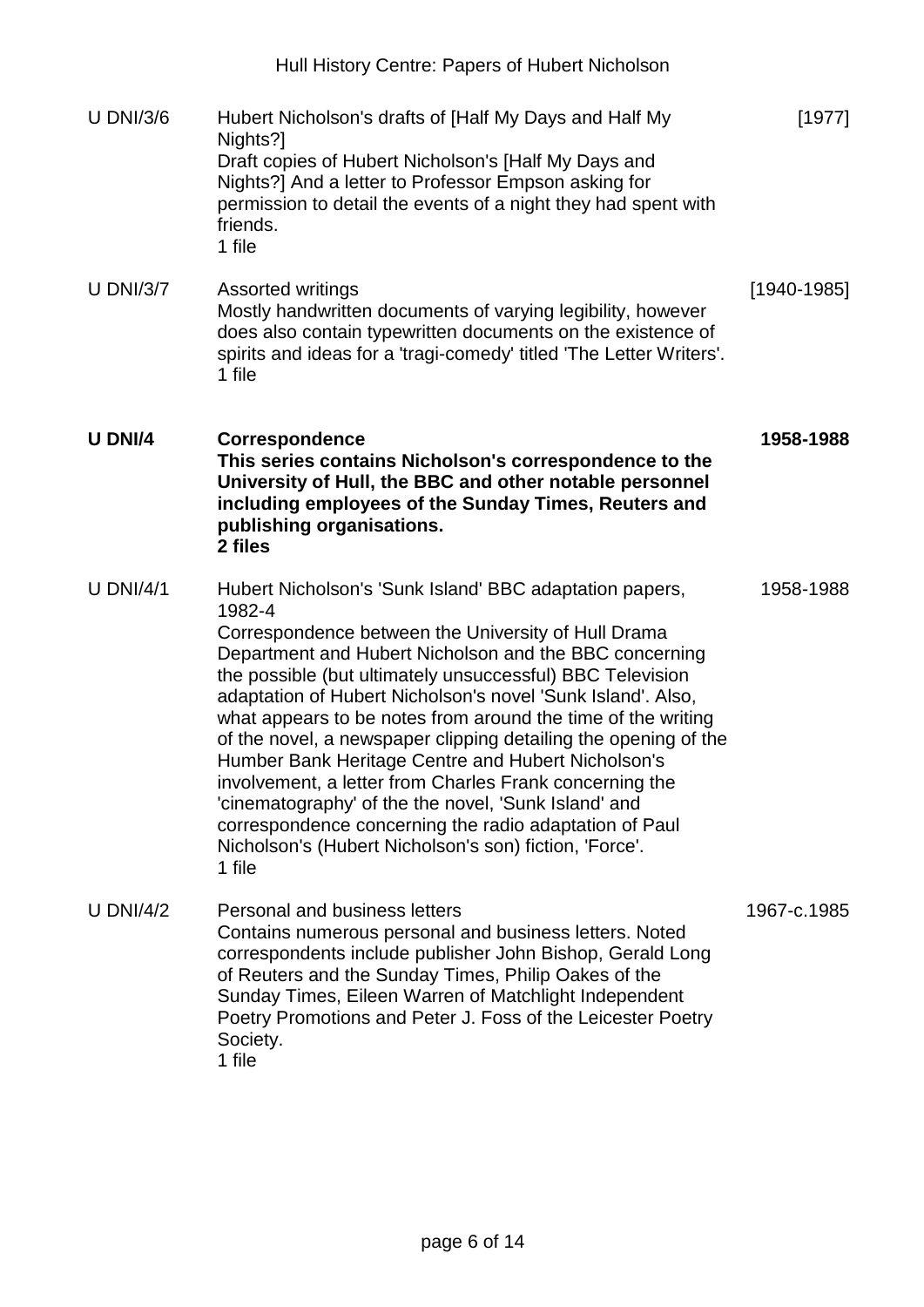| U DNI/5            | <b>Published works</b><br>This series contains Nicholson's published works.<br>58 files                                                                                                                                                                                                                                                                                       | 1932-1988 |
|--------------------|-------------------------------------------------------------------------------------------------------------------------------------------------------------------------------------------------------------------------------------------------------------------------------------------------------------------------------------------------------------------------------|-----------|
| <b>U DNI/5/1</b>   | <b>Published poetry</b><br>This series contains copies of Nicholson's published<br>poetry, both in periodicals and as stand-alone published<br>works. Publishers included Heinemann, Autolycus and<br><b>Barn Elm.</b><br>32 files                                                                                                                                            | 1932-1988 |
| <b>U DNI/5/1/1</b> | Literary Journal. Copies of Humberside (The Hull Literary<br>Club Magazine)<br>Humberside. Vol. 4, No. 2 (contains Hubert Nicholson's<br>'Yesterday' & 'Street' on pages 146-8), Vol. 4, No. 3 (contains<br>Hubert Nicholson's 'An Approach to D.H. Lawrence' on pages<br>203-10), Vol. 6, No. 3 (contains a poem by of S. Nicholson,<br>'Bella Vista' on page 182)<br>1 file | 1932-1939 |
| U DNI/5/1/2        | Copy of 'Date and Other Poems'<br>A signed limited edition (only 25 copies) copy of Hubert<br>Nicholson's 'Date and Other Poems' published by the<br>Coleridge Bookshop<br>1 file                                                                                                                                                                                             | 1935      |
| <b>U DNI/5/1/3</b> | Copy of 'New Spring Song'<br>A signed copy for 'John - a flower for his Muse' of Hubert<br>Nicholson's 'New Spring Song' published by the Fortune<br>Press<br>1 file                                                                                                                                                                                                          | 1943      |
| <b>U DNI/5/1/4</b> | Literary Journal. Trident, March 1944<br>Contains Hubert Nicholson's 'Song of the Little Town' on<br>pages 13-24<br>1 file                                                                                                                                                                                                                                                    | 1944      |
| <b>U DNI/5/1/5</b> | Copy of 'Rhyme & Reason'<br>Contains Hubert Nicholson's 'Sadie, aged 30 days' on page<br>20<br>1 file                                                                                                                                                                                                                                                                         | 1944      |
| U DNI/5/1/6        | Duplicate Copy of U DNI/5/1/6 - Literary Journal. Trident,<br>March 1944<br>Contains Hubert Nicholson's 'Song of the Little Town' on<br>pages 13-24<br>1 file                                                                                                                                                                                                                 | 1944      |
| U DNI/5/1/7        | Literary Journal. Bristol Packet<br>Contains Hubert Nicholson's 'Littlemead in Wartime' on p.43<br>1 file                                                                                                                                                                                                                                                                     | [1944]    |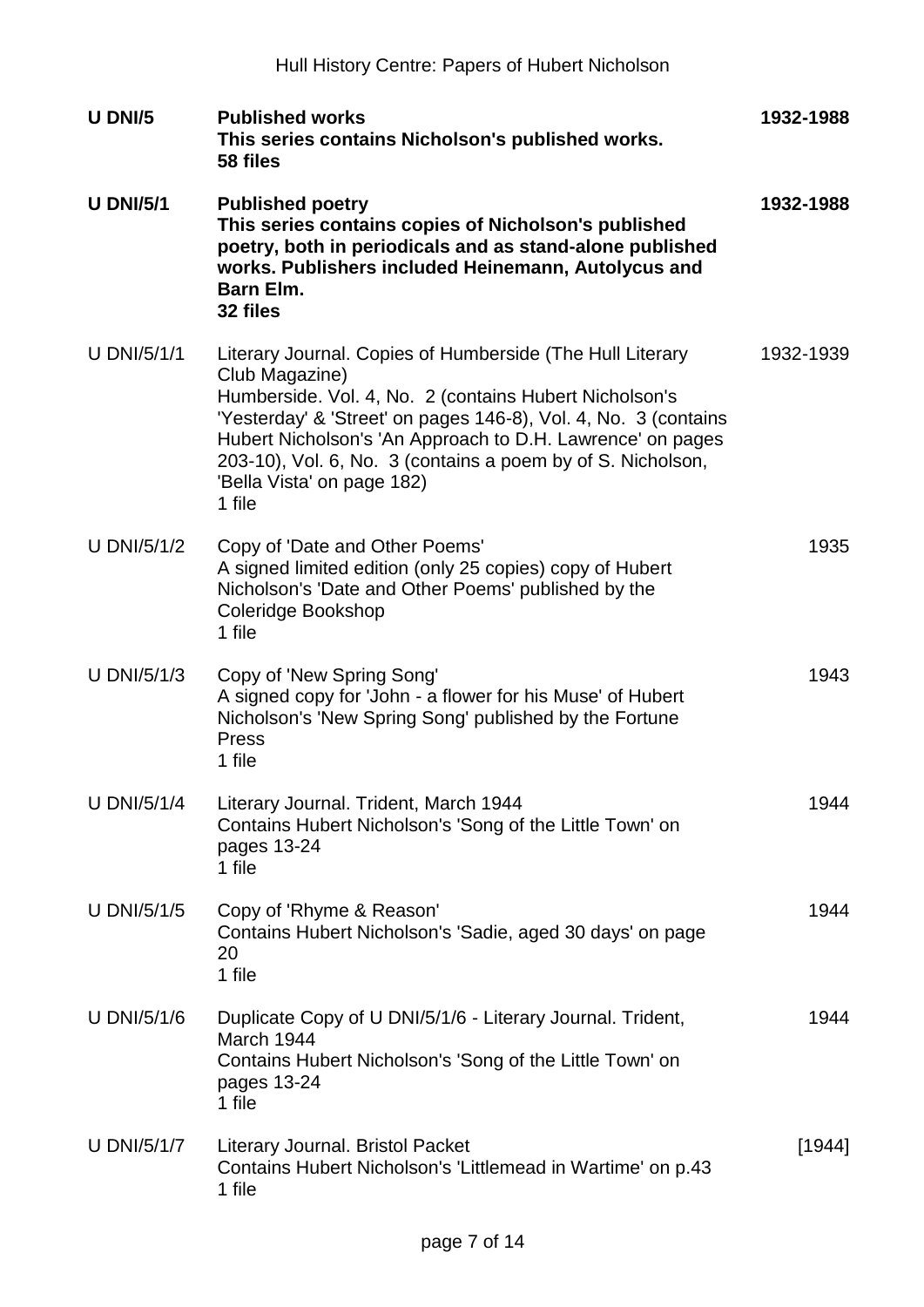| <b>U DNI/5/1/8</b> | Copy of 'New Lyrical Ballads: Anthology'<br>Contains Hubert Nicholson's 'In the Foundry' on page 86 & 87<br>and 'War Factory' on page 88<br>1 file                                                                                                                                                                                                                                                                                                                                                                                                                                               | 1945      |
|--------------------|--------------------------------------------------------------------------------------------------------------------------------------------------------------------------------------------------------------------------------------------------------------------------------------------------------------------------------------------------------------------------------------------------------------------------------------------------------------------------------------------------------------------------------------------------------------------------------------------------|-----------|
| <b>U DNI/5/1/9</b> | Copy of 'The Windmill'<br>Contains Hubert Nicholson's 'Winter Trawling' on page 73<br>1 file                                                                                                                                                                                                                                                                                                                                                                                                                                                                                                     | 1946      |
| U DNI/5/1/10       | Copy of 'Little Reviews Anthology 1946'<br>Contains Hubert Nicholson's 'On the Poetry of Edith Sitwell'<br>on page 165<br>1 item                                                                                                                                                                                                                                                                                                                                                                                                                                                                 | 1946      |
| U DNI/5/1/11       | Literary Journal. Adam: International Review.<br>Adam: International Review. Year XV, No. 175-6, October-<br>November 1947 (contains Hubert Nicholson's 'Edith Sitwell: A<br>New Phase' 1-5), Year XVII, No. 193-4, April-May 1949<br>(contains Hubert Nicholson's 'Terence Tillier' 30), Year XVIII,<br>No. 202-3, January-February 1950 (contains Hubert<br>Nicholson's 'Every Ruin Flowering' 20), Year XX, No. 222-3<br>(SHOULD contain Hubert Nicholson's 'My Sister Lolly', pages<br>missing) Year XXII, No. 241-3 (contains Hubert Nicholson's<br>'For a Muse Meant Only' 37-8)<br>1 file | 1947-1954 |
| U DNI/5/1/12       | Literary Journal. Copies of Outposts.<br>Outposts. Vol. 7, 1947 (contains Hubert Nicholson's 'Windows<br>Seen From a Train' 4), No. 109, 1976 (contains Hubert<br>Nicholson's 'Fable' 12), No. 122, 1979 (contains Hubert<br>Nicholson's 'Lightweight' 19)<br>1 file                                                                                                                                                                                                                                                                                                                             | 1947-1979 |
| U DNI/5/1/13       | Literary Journal. World Review, August 1952<br>Contains Hubert Nicholson's 'The Unconquered' on page 31<br>1 item                                                                                                                                                                                                                                                                                                                                                                                                                                                                                | 1952      |
| U DNI/5/1/14       | Copy of 'Delta'<br>Contains Hubert Nicholson's 'The Mirage in the South'.<br>1 item                                                                                                                                                                                                                                                                                                                                                                                                                                                                                                              | 1954      |
| U DNI/5/1/15       | Literary Journal. Copy of The London Magazine, June 1954,<br>Vol. 1, No. 5<br>Contains Hubert Nicholson's 'The Waste Scotland' on page<br>76<br>1 item                                                                                                                                                                                                                                                                                                                                                                                                                                           | 1954      |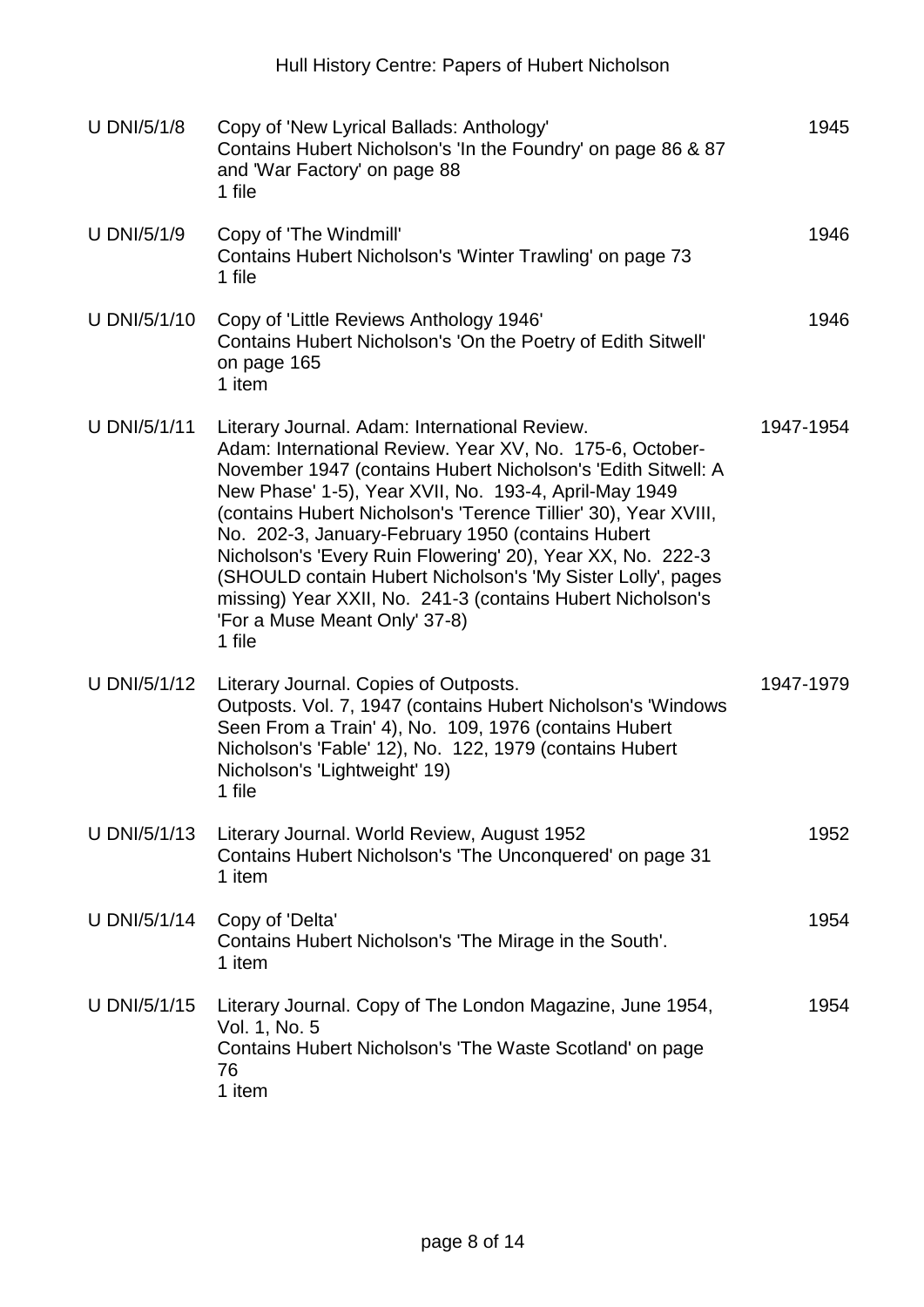| U DNI/5/1/16 | Literary Journal. Copies of Truth.<br>Friday February 25th 1955, No. 4092, Vol. CLV (contains<br>Hubert Nicholson's 'The Martyr' on page 228), Friday April 1st<br>1955, No. 4097, Vol. CLV (contains Hubert Nicholson's<br>'Moments' on page 387), Friday April 29th 1955, No. 4101,<br>Vol. CLV (appears to contain no work by Hubert Nicholson,<br>nor any reviews of work by Hubert Nicholson), Friday 17th<br>June 1955, No. 4108, Vol. CLV (contains a review of Hubert<br>Nicholson's 'The Mirage in the South' by Philip Oakes on<br>page 775)<br>4 items in 1 file | 1955      |
|--------------|-----------------------------------------------------------------------------------------------------------------------------------------------------------------------------------------------------------------------------------------------------------------------------------------------------------------------------------------------------------------------------------------------------------------------------------------------------------------------------------------------------------------------------------------------------------------------------|-----------|
| U DNI/5/1/17 | Copy of Hubert Nicholson's 'The Mirage in the South and<br>Other Poems'<br>Published by Heinemann<br>1 item                                                                                                                                                                                                                                                                                                                                                                                                                                                                 | 1955      |
| U DNI/5/1/18 | Copy of New Poems 1955: A P.E.N. Anthology<br>Contains Hubert Nicholson's 'The Waste Scotland on page<br>106, published by Michael Jospeh<br>1 item                                                                                                                                                                                                                                                                                                                                                                                                                         | 1955      |
| U DNI/5/1/19 | Literary Journal. The London Magazine.<br>The London Magazine. Vol. 2, No. 8, August 1955 (contains<br>Hubert Nicholson's 'The Sphere' on page 50), Vol. 2, No. 4,<br>July 1962 (contains Hubert Nicholson's 'A Loving Man' & 'The<br>Yeti' on pages 22-23)<br>2 items in 1 file                                                                                                                                                                                                                                                                                            | 1955-1962 |
| U DNI/5/1/20 | Copy of 'Circle: Some Verse by Members of the Epsom<br>Poetry Group'<br>Contains Hubert Nicholson's 'The Sphere' & 'Answer' on<br>pages 30-31<br>1 item                                                                                                                                                                                                                                                                                                                                                                                                                     | 1957      |
| U DNI/5/1/21 | Copy of 'Best Poems of 1955'<br>Contains Hubert Nicholson's 'The Sphere' on page 74<br>Access will be granted to any accredited reader<br>1 item                                                                                                                                                                                                                                                                                                                                                                                                                            | 1957      |
| U DNI/5/1/22 | Duplicate copy of U DNI/5/1/18 - 'Circle: Some Poetry by<br>Members of the Epsom Poetry Group'<br>Contains Hubert Nicholson's 'The Sphere' & 'Answer' on<br>pages 30-31<br>1 item                                                                                                                                                                                                                                                                                                                                                                                           | 1957      |
| U DNI/5/1/23 | Copy of 'The Guiness Book of Poetry 1958/59'<br>Contains Hubert Nicholson's 'The Point' on page 103<br>1 item                                                                                                                                                                                                                                                                                                                                                                                                                                                               | 1960      |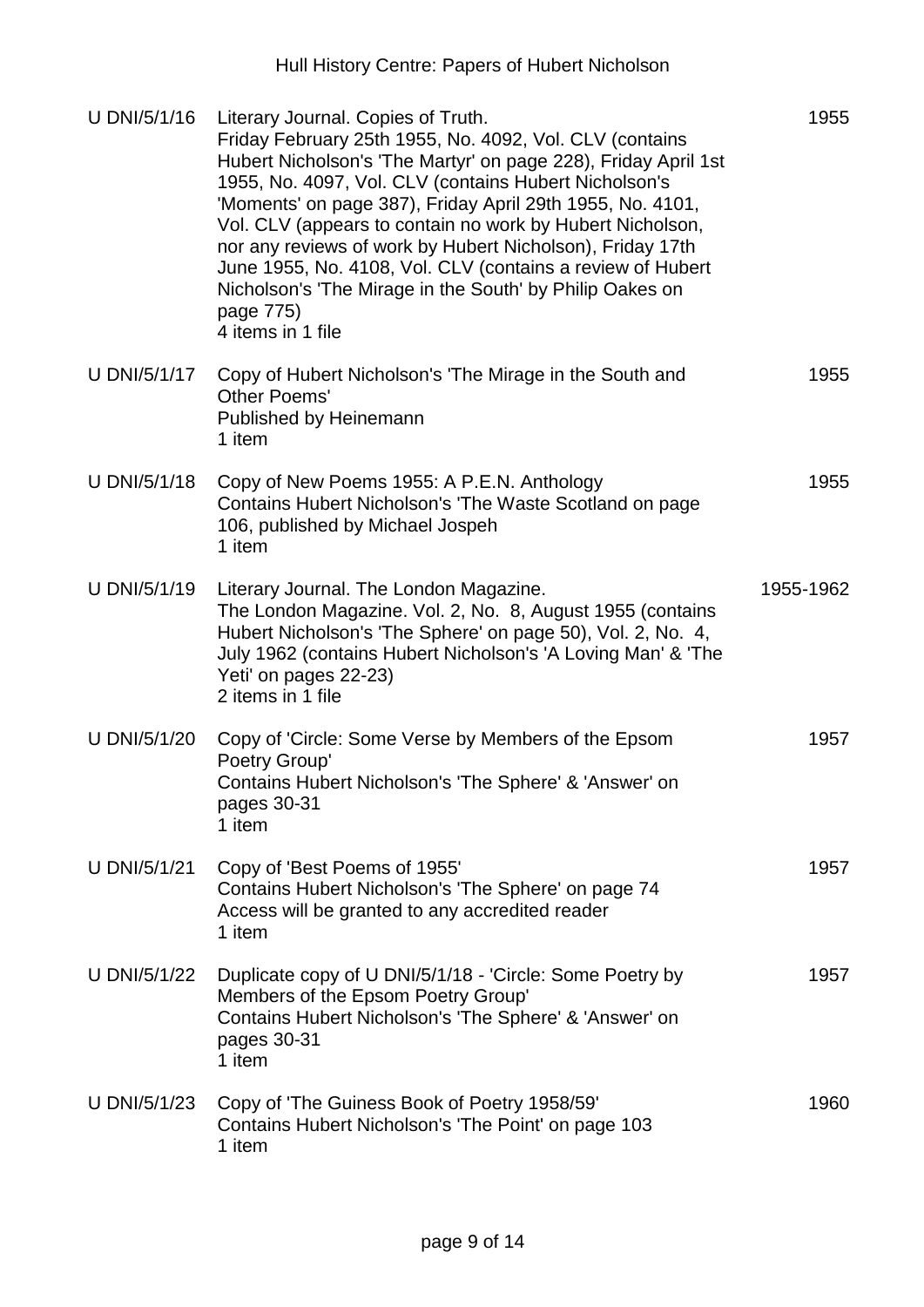Hull History Centre: Papers of Hubert Nicholson

| U DNI/5/1/24 | Copy of Punch, December 20 1961<br>Contains Hubert Nicholson's 'Cards from the Bards' on pages<br>900-901<br>1item                                                                                                     | 1961     |
|--------------|------------------------------------------------------------------------------------------------------------------------------------------------------------------------------------------------------------------------|----------|
| U DNI/5/1/25 | Copy of 'New Poems 1976-77: A P.E.N. Anthology of<br><b>Contemporary Poetry'</b><br>Contains Hubert Nicholson's 'A Tale Without a Moral' on p.21<br>1 item                                                             | 1976     |
| U DNI/5/1/26 | Copy of 'Look North: A Collection of Writing From and About<br>North Humberside'<br>Contains Hubert Nicholson's 'A Yorkshire Farm' on pg 32<br>1 item                                                                  | 1978     |
| U DNI/5/1/27 | Copy of Hubert Nicholson's 'Ventriloquists and Dolls'<br><b>Published by Autolycus</b><br>1 item                                                                                                                       | 1978     |
| U DNI/5/1/28 | Duplicate copy of U DNI/5/1/8 - 'Look North: A Collection of<br>Writing From and About North Humberside'<br>Contains Hubert Nicholson's 'A Yorkshire Farm' on pg 32<br>1 item                                          | 1978     |
| U DNI/5/1/29 | Copy of Hubert Nicholson's 'Selected Poems 1930-80'<br><b>Published by Autolycus</b><br>1 item                                                                                                                         | 1981     |
| U DNI/5/1/30 | Copy of Hubert Nicholson's 'Late Light'<br><b>Published by Autolycus</b><br>1 item                                                                                                                                     | 1986     |
| U DNI/5/1/31 | Monody', a poem by Hubert Nicholson<br>Signed [signature unknown] copy, No. 1 of a limited edition of<br>50 of Barn Elm's edition of 'Monody' published to coincide<br>with Hubert Nicholson's 80th birthday<br>1 item | 1988     |
| U DNI/5/1/32 | An Anthology of New Poetry: Poetry South East 1<br>Contains Hubert Nicholson's 'A Tale Without a Moral' on page<br>21<br>1 item                                                                                        | $[1976]$ |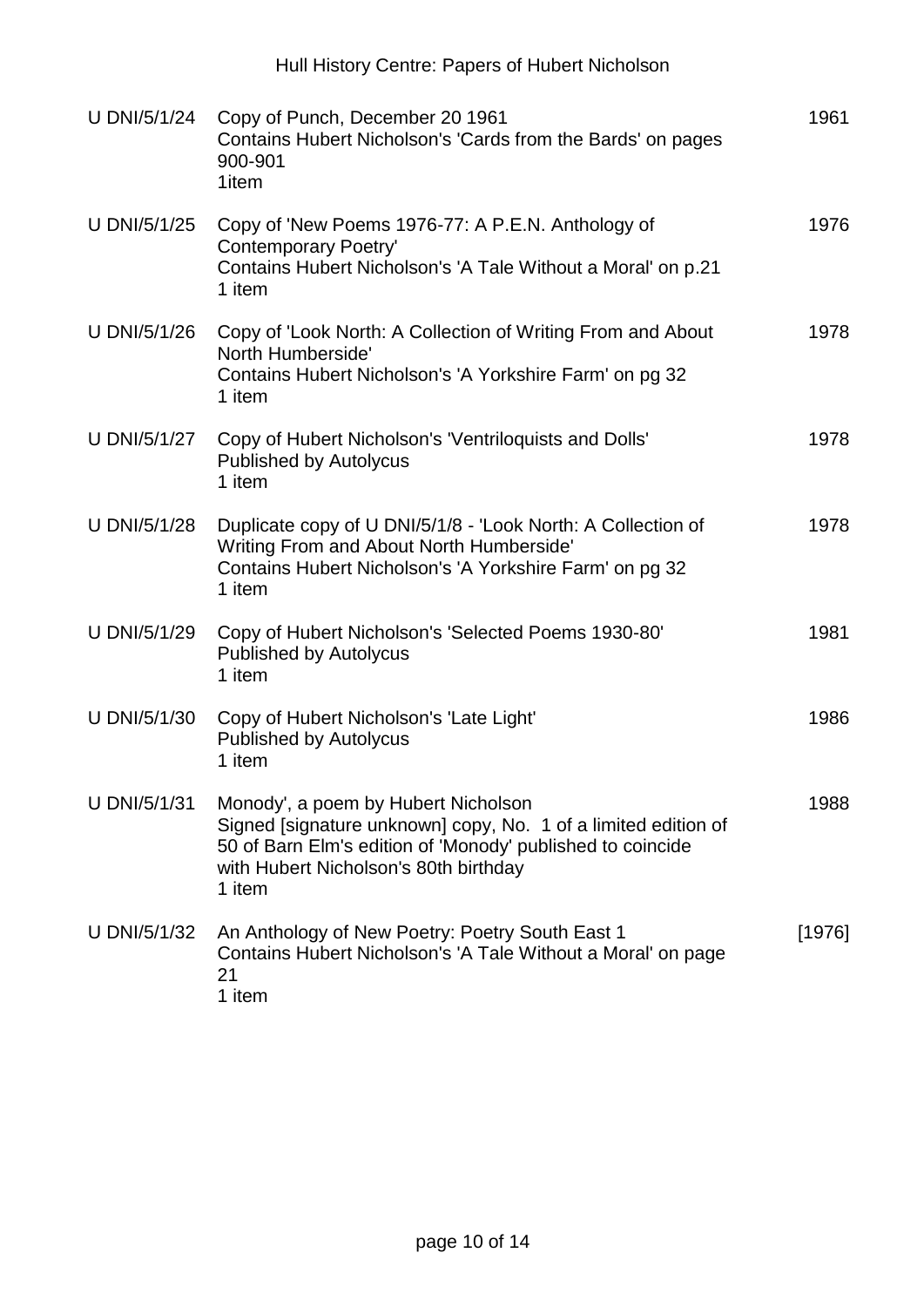| <b>U DNI/5/2</b>   | <b>Published fiction</b><br>This series contains copies of Nicholson's published<br>fiction, both in periodicals and as stand-alone published<br>works. Publishers included Heinemann, Autolycus,<br>Popular Library, Chapman & Hall, Pax and Bliss Wilson<br>and Co.<br>19 files                                                                                                                                                                                         | 1933-1988 |
|--------------------|---------------------------------------------------------------------------------------------------------------------------------------------------------------------------------------------------------------------------------------------------------------------------------------------------------------------------------------------------------------------------------------------------------------------------------------------------------------------------|-----------|
| <b>U DNI/5/2/1</b> | Literary Journal. Copies of The Adelphi<br>The Adelphi. Vol. 5, No. 4, January 1933 (contains Hubert<br>Nicholson's 'Jew Boy' on pages 255-262), Vol. 7, No. 1,<br>October 1933 (contains Hubert Nicholson's on pages 'The<br>Man Who Hated Music' 17-22), Vol. 8, No. 4, July 1934<br>(contains Hubert Nicholson's 'Birth of Venus: A Story' on<br>pages 241-247), Vol. 9, No. 6, March 1935 (contains Hubert<br>Nicholson's 'Call: A Story' on pages 353-355)<br>1 file | 1933-1935 |
| <b>U DNI/5/2/2</b> | Literary Journal. Copies of New Stories<br>New Stories. Vol. 1, No. 3, June-July 1934 (contains Hubert<br>Nicholson's 'Lizard Shoes' on pages 236-244), Vol. 1, No. 6<br>December-January 1934-5 (contains Hubert Nicholson's<br>'White Man's City' on pages 452-460)<br>1 file                                                                                                                                                                                           | 1934-1935 |
| <b>U DNI/5/2/3</b> | Literary Journal. Between Ourselves, No. 1, Autumn 1935<br>Contains Hubert Nicholson's 'Blind Man's Holiday' on pages<br>$15 - 16$<br>1 file                                                                                                                                                                                                                                                                                                                              | 1935      |
| <b>U DNI/5/2/4</b> | Copy of Hubert Nicholson's 'Face Your Lover'<br>Published by Chapman & Hall<br>1 file                                                                                                                                                                                                                                                                                                                                                                                     | 1935      |
| U DNI/5/2/5        | Copy of Hubert Nicholson's 'Here Where the World is Quiet'<br>A signed copy of Hubert Nicholson's Here Where the World is<br>Quiet published by Heinemann<br>1 file                                                                                                                                                                                                                                                                                                       | 1944      |
| <b>U DNI/5/2/6</b> | Copy of 'English Story: Sixth Series'<br>Contains Hubert Nicholson's 'The Great Man' on pages 105-7<br>1 file                                                                                                                                                                                                                                                                                                                                                             | 1945      |
| <b>U DNI/5/2/7</b> | Copy of Hubert Nicholson's 'No Cloud of Glory'<br>Published by Bliss Wilson & Co.<br>1 file                                                                                                                                                                                                                                                                                                                                                                               | 1946      |
| <b>U DNI/5/2/8</b> | Literary Journal. Copy of Modern Reading, Spring 1952, Vol.<br>21<br>Contains Hubert Nicholson's 'Lawrence's Phoenix' on pp.75-8<br>1 file                                                                                                                                                                                                                                                                                                                                | 1952      |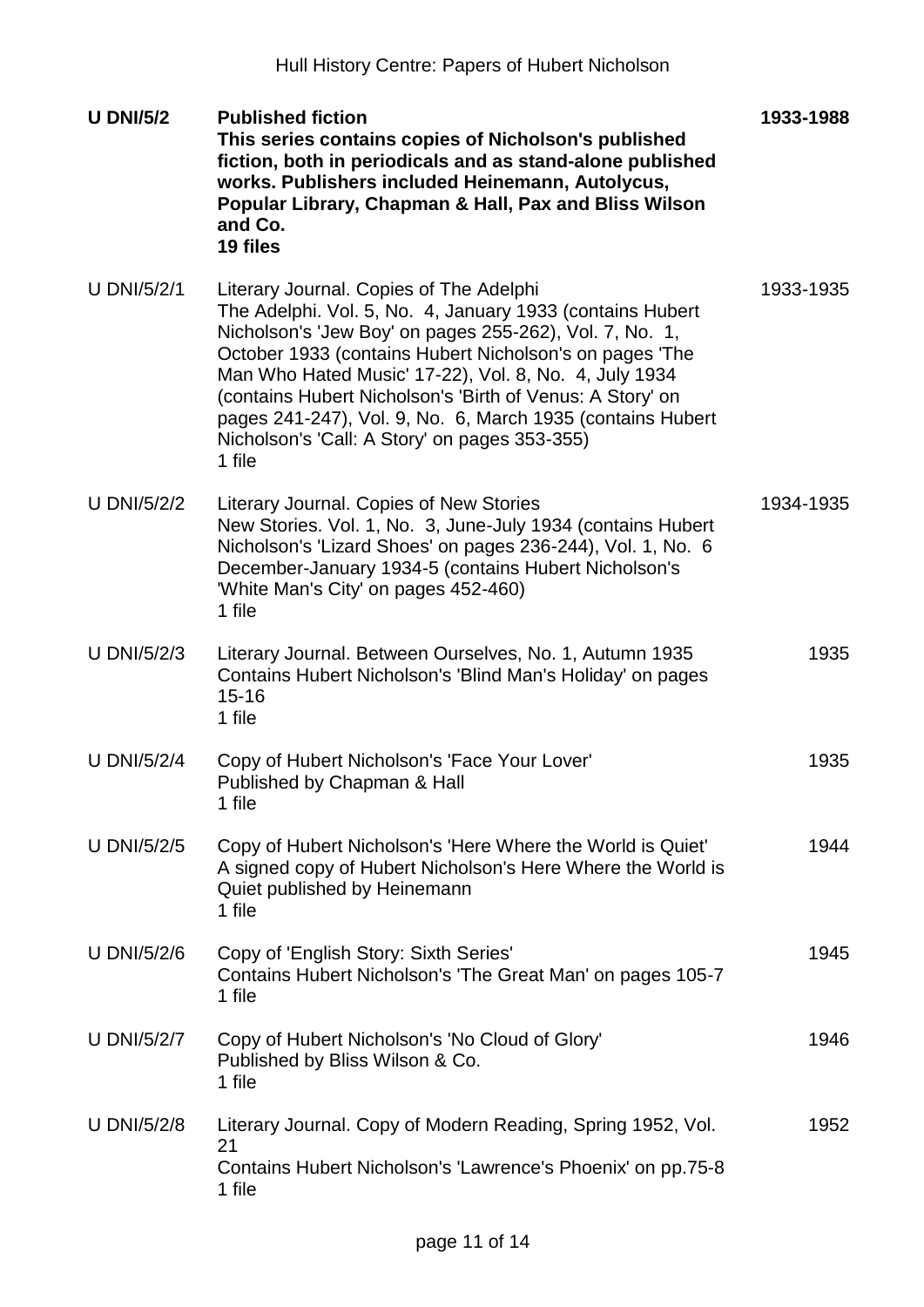| <b>U DNI/5/2/9</b> | Literary Journal. Nimbus, Vol. 2, No. 3, Autumn 1954<br>Contains Hubert Nicholson's 'Take the Present Time' on<br>pages 26-48<br>1 file                                                                                                                                                                                                                                                                                                                                                                                                                                                            | 1954            |
|--------------------|----------------------------------------------------------------------------------------------------------------------------------------------------------------------------------------------------------------------------------------------------------------------------------------------------------------------------------------------------------------------------------------------------------------------------------------------------------------------------------------------------------------------------------------------------------------------------------------------------|-----------------|
| U DNI/5/2/10       | Copy of Hubert Nicholson's 'Sunk Island'<br>Published by Heinemann<br>1 file                                                                                                                                                                                                                                                                                                                                                                                                                                                                                                                       | 1956            |
| U DNI/5/2/11       | Copy of Hubert Nicholson's 'Sunk Island' in Dutch<br>A Dutch translation. Published by Pax.<br>1 file                                                                                                                                                                                                                                                                                                                                                                                                                                                                                              | [1957]          |
| U DNI/5/2/12       | Copy of Hubert Nicholson's 'Patterns of Three and Four'<br>1 file                                                                                                                                                                                                                                                                                                                                                                                                                                                                                                                                  | 1965            |
| U DNI/5/2/13       | Copy of Hubert Nicholson's 'Duckling in Capri'<br>Published by Heinemann<br>1 file                                                                                                                                                                                                                                                                                                                                                                                                                                                                                                                 | 1966            |
| U DNI/5/2/14       | Copy of Hubert Nicholson's 'Dead Man's Life'<br>Published by Heinemann<br>1 file                                                                                                                                                                                                                                                                                                                                                                                                                                                                                                                   | 1971            |
| U DNI/5/2/15       | Copy of Hubert Nicholson's 'Ella'<br>An American reissue copy published by Popular Library<br>1 file                                                                                                                                                                                                                                                                                                                                                                                                                                                                                               | 1973            |
| U DNI/5/2/16       | Copy of Hubert Nicholson's 'Ella'<br>Published by Heinemann<br>1 file                                                                                                                                                                                                                                                                                                                                                                                                                                                                                                                              | 1973            |
| U DNI/5/2/17       | Copy of Hubert Nicholson's 'Little Heyday'<br><b>Published by Autolycus</b><br>1 file                                                                                                                                                                                                                                                                                                                                                                                                                                                                                                              | 1986            |
| U DNI/5/2/18       | Copy of Hubert Nicholson's 'Sunk Island'<br>Published by Heinemann<br>1 file                                                                                                                                                                                                                                                                                                                                                                                                                                                                                                                       | 1988            |
| U DNI/5/2/19       | Drafts and copies of Hubert Nicholson's fiction<br>Contains copies of Hubert Nicholson's Fiction 'White Man's<br>City', 'Gunman', 'Birth of Venus', 'The Man Who Hated Music',<br>'Call', 'The Great Man' wrongly titled in the original copy as<br>'He Freed the Butterfly', 'Jew Boy', 'Pastoral Love Scene', 'My<br>Sister Lolly', 'Lizard Shoes', 'The Children', 'From Below', 'The<br>House of the Witch', 'Holy Holy Holiday', 'In the Slump',<br>'Colin', 'The End of a Poet'. Also contains drafts of 'Like Old'<br>crossed out and renamed 'Generation Gap' and 'Satisfaction'<br>1 file | $[1940 - 1985]$ |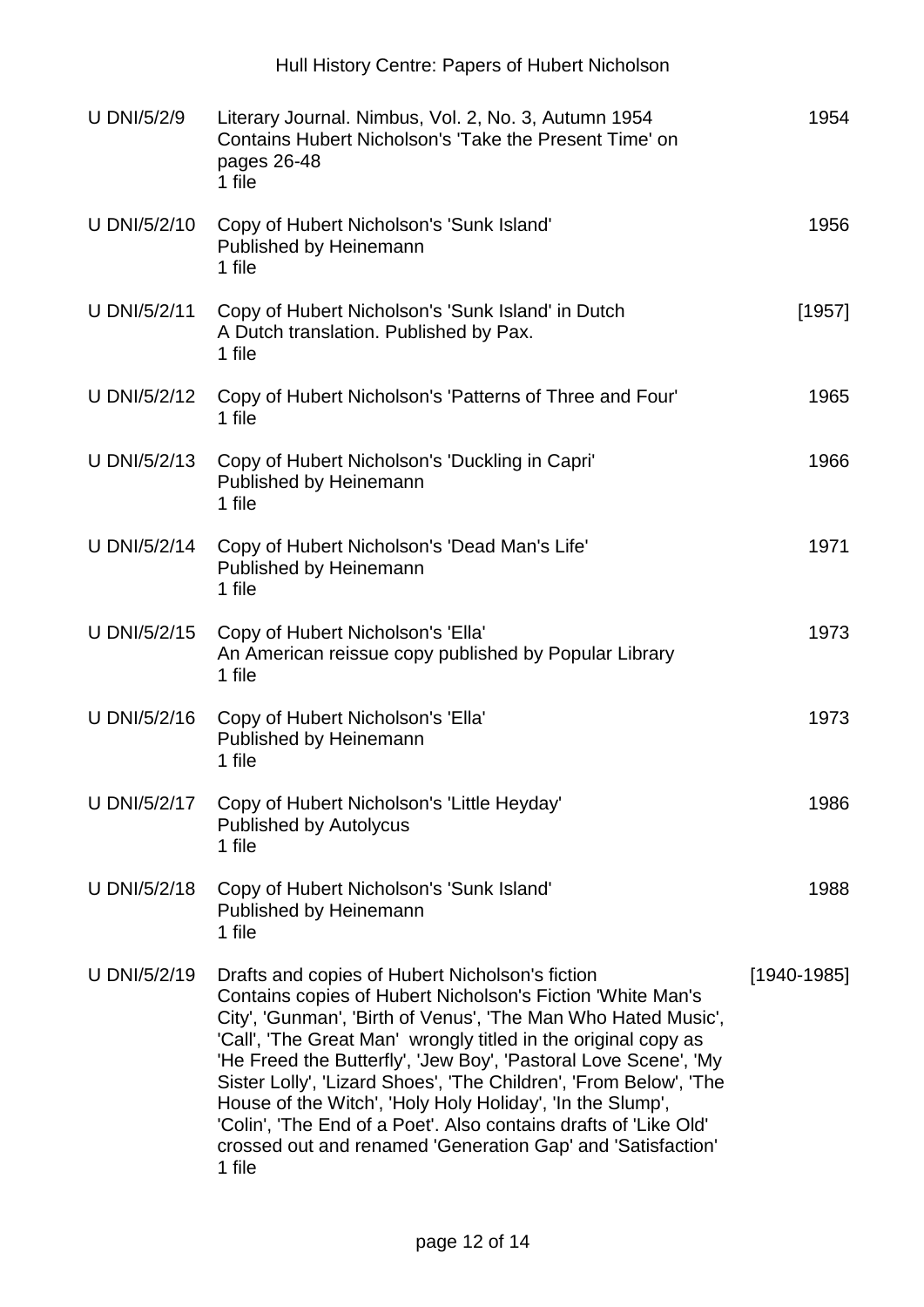| <b>U DNI/5/3</b>   | <b>Published other writing</b><br>This series contains copies of Nicholson's other<br>published work. Includes his auto-biographical writings,<br>art criticism and some journalistic work in the form of the<br>T.S. Eliot interview article.<br><b>7 files</b>                         | 1934-1982 |
|--------------------|------------------------------------------------------------------------------------------------------------------------------------------------------------------------------------------------------------------------------------------------------------------------------------------|-----------|
| <b>U DNI/5/3/1</b> | Literary Journal. View Points: A Review of Current Writing -<br>January 1934.<br>Contains Hubert Nicholson's 'The Man Who Hated Music' on<br>pages 54-59<br>1 file                                                                                                                       | 1934      |
| <b>U DNI/5/3/2</b> | Copy of Hubert Nicholson's 'Half My Days and Nights'<br>Signed copy, published by Heinemann<br>1 file                                                                                                                                                                                    | 1941      |
| <b>U DNI/5/3/3</b> | Copy of 'Anvil: Life and the Arts, Book 1'<br>Contains Hubert Nicholson's 'Paul Gaugin and the Legend'<br>82-95<br>1 file                                                                                                                                                                | 1947      |
| <b>U DNI/5/3/4</b> | Copy of Hubert Nicholson's 'A Voyage to Wonderland and<br>Other Essays'<br>A signed copy published by Heinemann<br>1 file                                                                                                                                                                | 1947      |
| <b>U DNI/5/3/5</b> | Literary Journal. Books of Today, Vol. 5, No. 1, January 1949<br>Contains Hubert Nicholson's 'The Philosophical Novel' on<br>pages 1-2<br>1 file                                                                                                                                         | 1949      |
| U DNI/5/3/6        | Documents concerning T.S. Eliot interview article<br>Contains a notebook with notes from the interview transcribed<br>in short-hand. Correspondence from Reuters and Minneapolis<br>Star. Clippings from Providence Journal and Minneapolis<br>Star, and original typed draft.<br>1 file | 1958      |
| <b>U DNI/5/3/7</b> | Copy of Hubert Nicholson's 'Half My Days and Nights'<br>A signed reissue copy published by Autolycus<br>1 file                                                                                                                                                                           | 1982      |